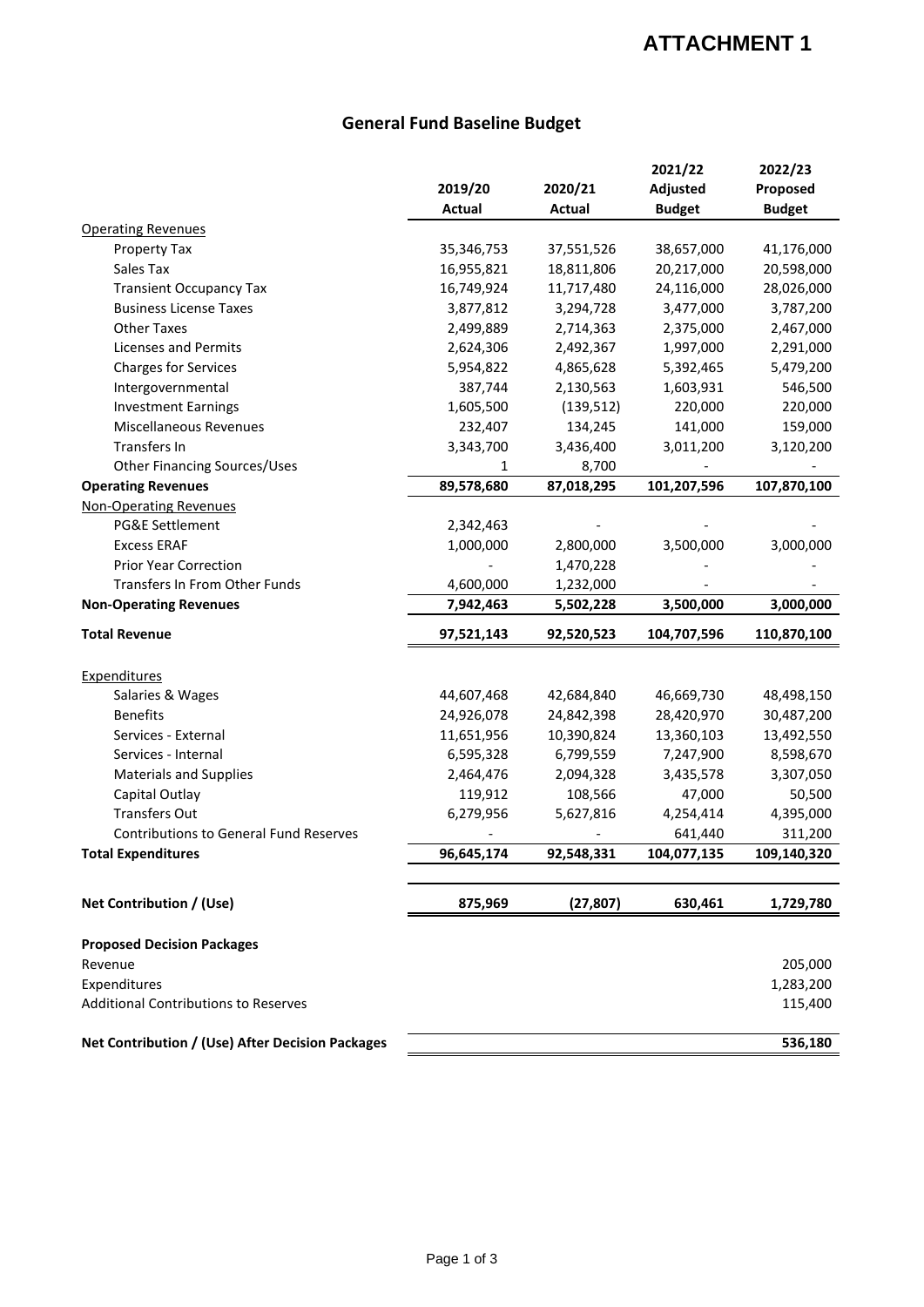## **ATTACHMENT 1**

#### **Water Fund Baseline Budget**

|                                                  |               |               | 2021/22        | 2022/23       |
|--------------------------------------------------|---------------|---------------|----------------|---------------|
|                                                  | 2019/20       | 2020/21       | Adjusted       | Proposed      |
|                                                  | <b>Actual</b> | <b>Actual</b> | <b>Budget</b>  | <b>Budget</b> |
| Revenues                                         |               |               |                |               |
| <b>Charges for Services</b>                      | 42,267,461    | 41,005,513    | 36,708,500     | 37,193,000    |
| Intergovernmental                                | 1,220,362     | 2,649,413     | 5,756,825      |               |
| <b>Investment Earnings</b>                       | 1,777,207     | 484,850       | 512,000        | 572,000       |
| Miscellaneous Revenues                           | 665,793       | 143,136       | 316,500        | 331,400       |
| Transfers In                                     | 4,064,270     | 1,555,570     | 6,679,779      | 4,600,000     |
| <b>Other Financing Sources/Uses</b>              |               | (362,500)     |                |               |
| <b>Total Revenues</b>                            | 49,995,093    | 45,475,982    | 49,973,604     | 42,696,400    |
|                                                  |               |               |                |               |
| <b>Expenditures</b>                              |               |               |                |               |
| Salaries & Wages                                 | 6,028,506     | 5,578,438     | 7,062,950      | 7,658,150     |
| <b>Benefits</b>                                  | 4,546,388     | 4,411,808     | 4,067,950      | 4,096,000     |
| Services - External                              | 3,571,340     | 3,752,982     | 8,273,842      | 7,371,750     |
| Services - Internal                              | 1,221,776     | 1,252,555     | 1,315,000      | 1,435,840     |
| <b>Materials and Supplies</b>                    | 9,398,013     | 9,695,941     | 12,735,100     | 11,845,250    |
| Capital Outlay                                   | 7,561,269     | 7,352,149     | 29,184,407     | 150,000       |
| <b>Transfers Out</b>                             | 5,770,993     | 4,155,470     | 8,546,379      | 6,534,400     |
| <b>Other Financing Sources/Uses</b>              |               |               |                |               |
| <b>Total Expenditures</b>                        | 38,098,285    | 36,199,343    | 71,185,628     | 39,091,390    |
| Net Contribution / (Use)                         | 11,896,807    | 9,276,639     | (21, 212, 023) | 3,605,010     |
|                                                  |               |               |                |               |
| <b>Proposed Decision Packages</b>                |               |               |                |               |
| Revenue                                          |               |               |                |               |
| Expenditures                                     |               |               |                | 39,000        |
| Net Contribution / (Use) After Decision Packages |               |               |                | 3,566,010     |